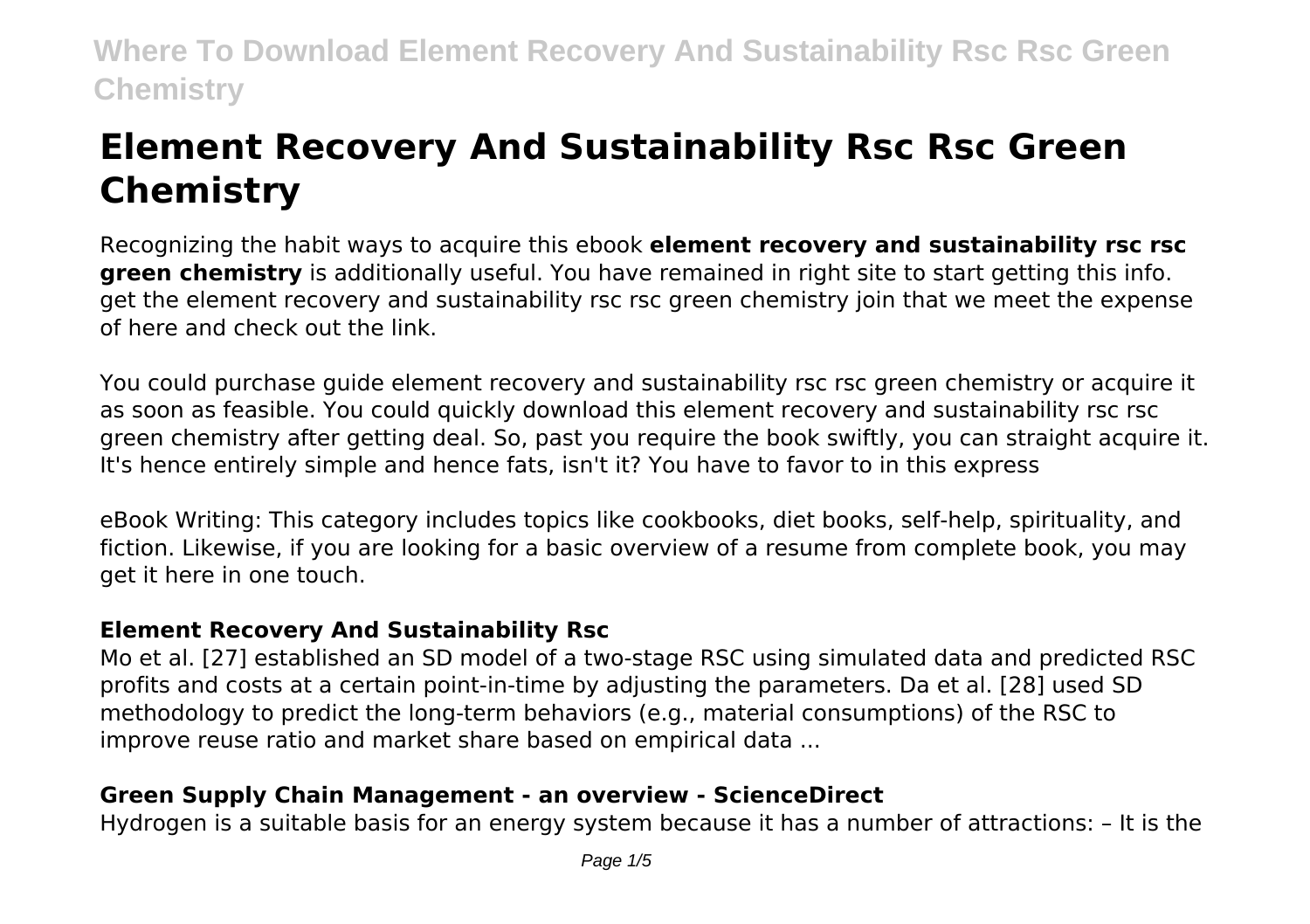most abundant element in the world, although almost exclusively in combination with other elements, notably oxygen as water – It can be obtained readily from water – It has very good chemical activity – When combusted or reacted with oxygen it has zero emissions characteristics – the ...

#### **Introduction to Electrolysis, Electrolysers and Hydrogen Production**

Capacity Development should be included as a specific scope element in this section. This should be done in the same level of detail as with other project elements to reinforce that Capacity Development is a valid project element. Additional details should be provided in the Project Scope Management Plan. Milestone List

# **Project Management Plan Template - United States Army**

Agricultural soil is a non-renewable natural resource that requires careful stewardship in order to achieve the United Nations' Sustainable Development Goals. However, industrial and ...

# **Metal contamination and bioremediation of agricultural soils ... - Nature**

Group III: There are the essential trace elements. An element is called as trace elements when their requirement per day is below 100 mg and deficiency leads to disorders and may prove fatal. The elements belonging to this group are copper, iron, zinc, chromium, cobalt, iodine, molybdenum, and selenium. ... Sustainability. 2021; 14(1): 257 ...

# **A review on role of essential trace elements in health and disease ...**

Science and technology roadmap for graphene, related two-dimensional crystals, and hybrid systems. Andrea C. Ferrari \* a, Francesco Bonaccorso ab, Vladimir Fal'ko c, Konstantin S. Novoselov d, Stephan Roche ef, Peter Bøggild g, Stefano Borini h, Frank H. L. Koppens i, Vincenzo Palermo j, Nicola Pugno klm, José A. Garrido n, Roman Sordan o, Alberto Bianco p, Laura Ballerini q, Maurizio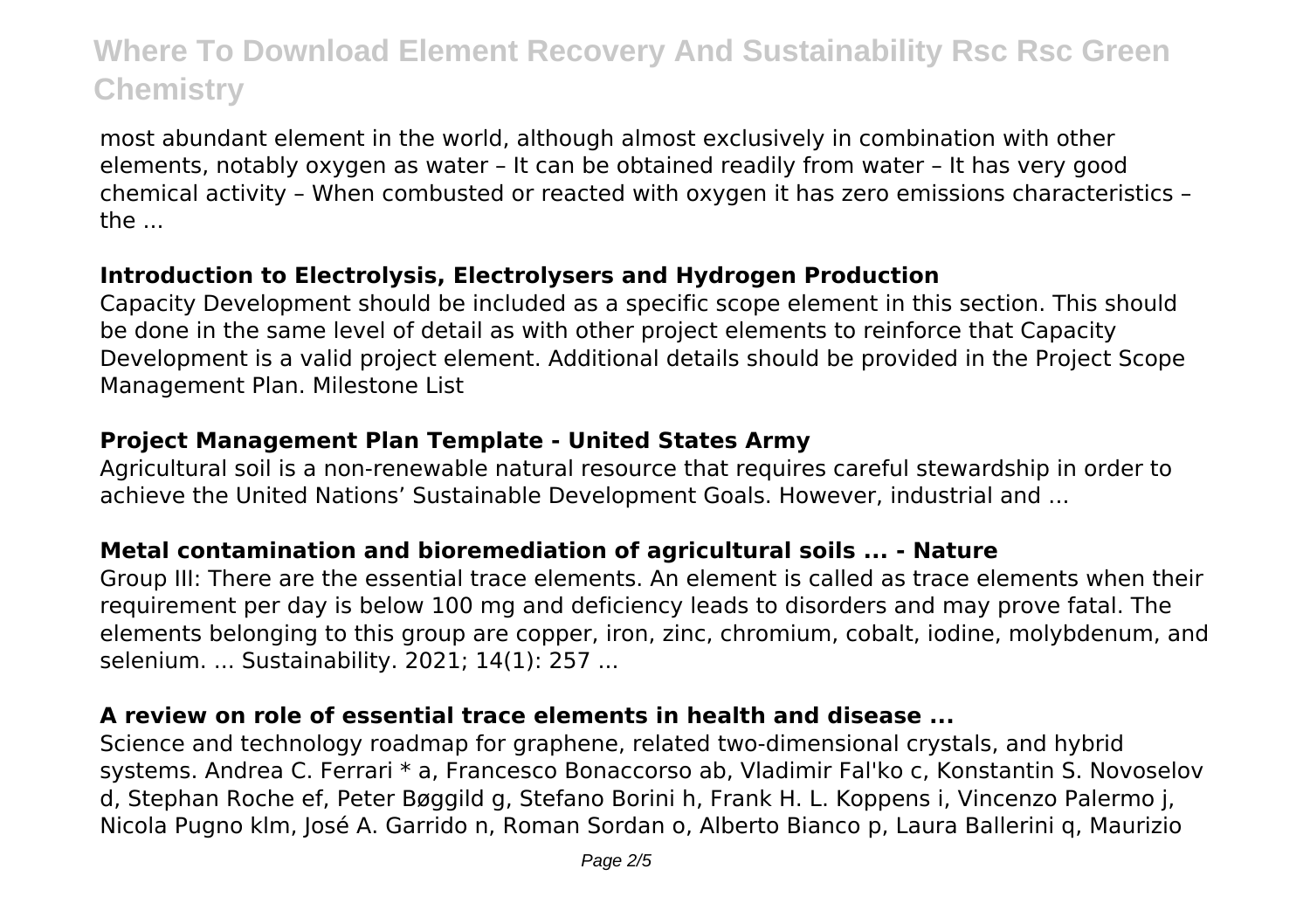Prato ...

# **Science and technology roadmap for graphene, related two ... - www.rsc.org**

The recovery efficiency of Li was not satisfactory because of the easy hydrolysis of Li + in solution during the hydrometallurgical processes ... Li is the most valuable element in retired LFP batteries. ... On the sustainability of lithium ion battery industry – a review and perspective. Energy Storage Mater, 36 (2021) ...

# **Recycling of lithium iron phosphate batteries: Status ... - ScienceDirect**

The recovery of 99% Li, 93% Co, 91% Ni and 94% Mn was achieved by leaching the spent electrode material LiNi 1/3 Co 1/3 Mn 1/3 O 2 at 80°C for 2 h. Chen et al. (2019) showed the recovery performance of 98% Co and 97% Li and transform spent LiCoO 2 to precipitate and Li-enriched solution by tartaric acid.

# **Frontiers | The Current Process for the Recycling of Spent Lithium Ion ...**

clock and data recovery CE certificate enrollment CEB Common EMS Base CEBI conditional end bracket indicator ... protocol information element PIF Packet Input FIFO PIM Protocol Independent Multicast ... RSC front panel push button RSCV Route Selection Control Vector rsh ...

#### **Glossary of Acronyms - Cisco**

There is a need to create next-generation polymer composites having high property, unique function, and intelligent behaviors, such as shape memory effect (SME) and self-healing (SH) capability. Rare earth complexes can provide luminescence for polymers, and their dispersion is highly affected by ligand structures. Here, we created three different REOCs with different ligands before studying ...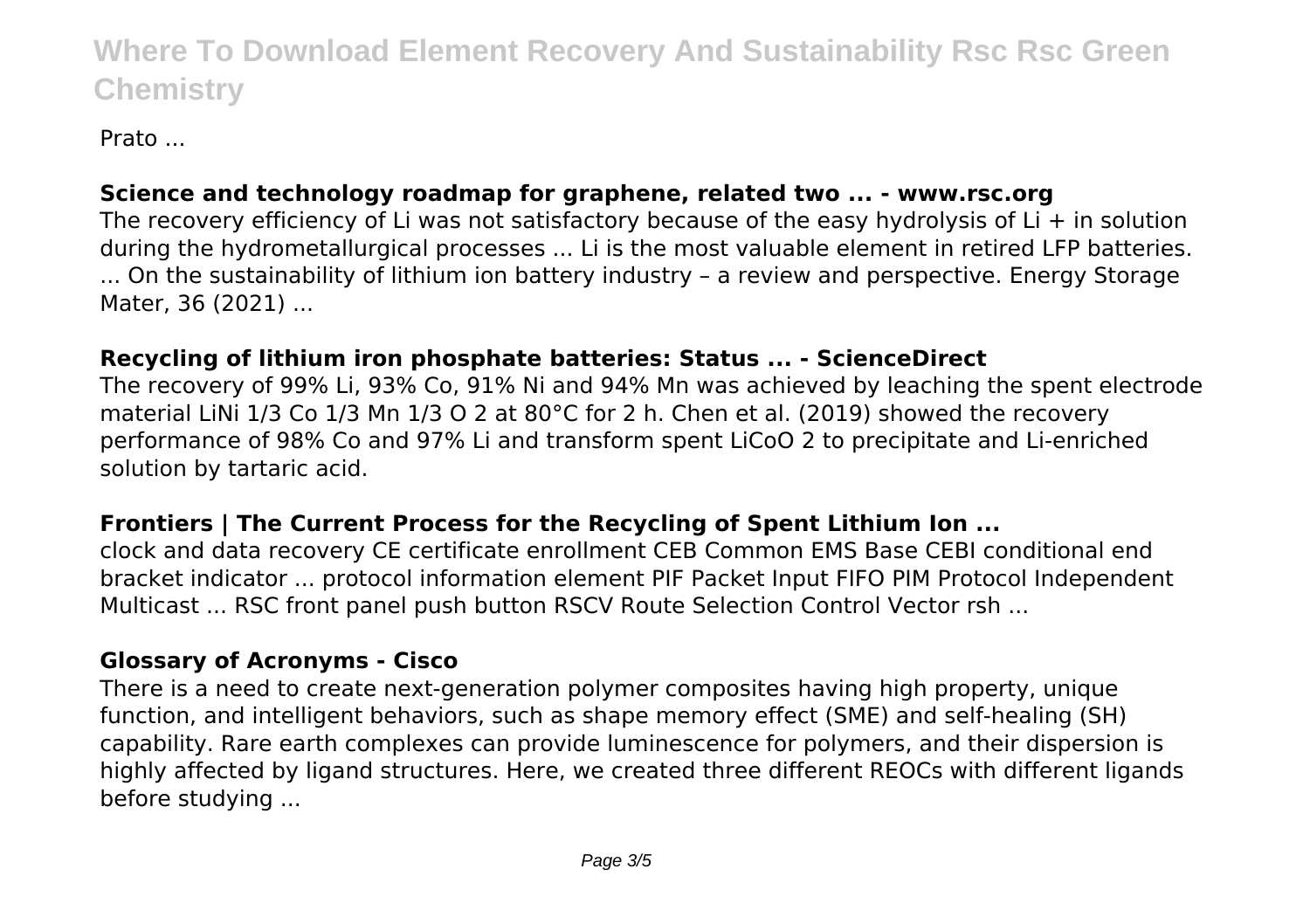# **Polymers | Free Full-Text | Effects of Ligands in Rare Earth Complex on ...**

The Readiness Support Center (RSC), a Headquarters USACE element aligned under the Mobile District, serves as an enterprise center of expertise dedicated to ensuring and improving USACE's capability to respond to civil and military contingencies under the Directorate of Contingency Operations, Office of Homeland Security.

#### **About - Headquarters U.S. Army Corps of Engineers**

FM/Derraik advised Big bets in the transaction. Prota Games closed its R\$14 million seed round. Big bets is an early stage, generalist, hands-on venture capital fund that partners with [...]

# **Global Legal Chronicle – Global Legal Chronicle**

Unbiased Politics News

# **Just In | The Hill | Page 1**

The establishment of an efficient collection system for EOL batteries is a key element in a successful recycling strategy. The collection rate determines the number of spent batteries that enter the recycling stream and is therefore decisive for the extent of economic and ecological output of the overall recycling system. ... The main recovery ...

# **Recycling of Lithium-Ion Batteries—Current State of the Art, Circular ...**

Very low protein binding, so they are suitable for protein recovery applications. Hydrophilic, so fine for aqueous and alcoholic media although they have limited solvent resistance. pH range  $\sim$ 4-8. Cellulose nitrate: High mechanical strength, high flow rates, and low extractable levels. A good choice for trace element analysis applications.

# **Understanding syringe filters – Andy Connelly**